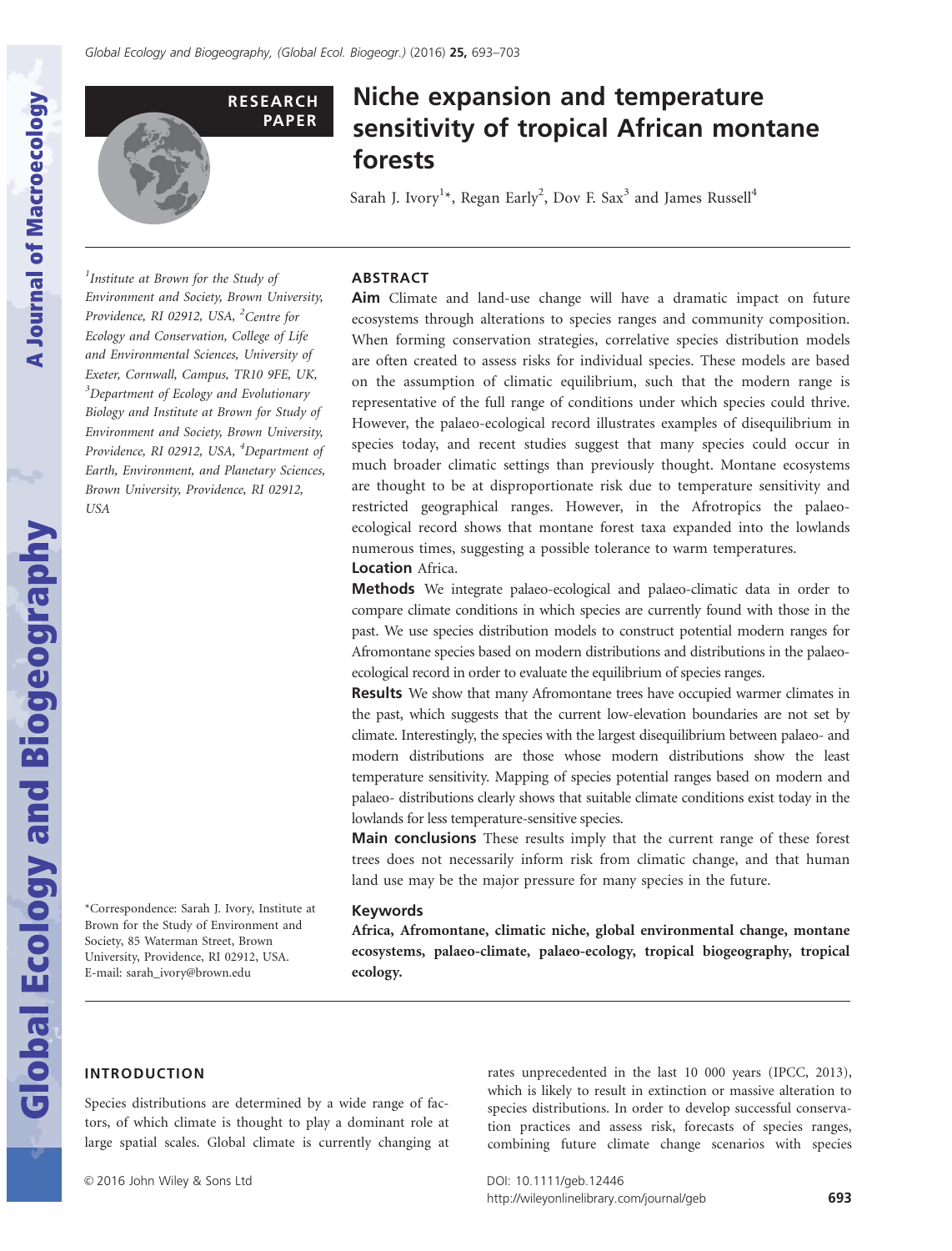distribution models (SDMs), are being developed. These statistical models are commonly used with modern distributions of organisms to estimate climatic sensitivities (Pearce & Ferrier, 2000; Guisan & Thuiller, 2005; Elith & Leathwick, 2009).

Despite their potential usefulness, SDMs assume that a species' geographical range fully represents its climate tolerances ('climate equilibrium'). However, a species might only occur in a restricted set of those conditions, the 'realized climatic niche', due to limitations from the non-climatic environment and biotic interactions, creating a climate disequilibrium. It has been suggested that equilibrium is the norm in terrestrial plants (Petitpierre et al., 2012). Recent work, however, suggests that many species apparent climatic tolerances within their native range are much different from those within invasive or naturalized ranges. This is particularly true for species that occupy a narrow set of conditions in their native range (Early & Sax, 2014). Furthermore, evidence from fossil pollen from North America and Europe suggests that through time many species have occupied different climate spaces (Veloz et al., 2012; Maiorano et al., 2013). The potential for climatic disequilibrium poses a problem for the development SDMs and forecasting changes in species distributions. In particular, forecasts for species that can thrive in climatic conditions that are much different from those where they are found today are likely to overestimate risks that occur directly from climate change and ignore other processes that are important for constraining current ranges (Sax et al., 2013).

Assumptions regarding climate equilibrium could be particularly problematic for forecasting extinction risks for species that occupy tropical montane forests. These species are thought to be limited by warm temperatures, preventing them from inhabiting and dispersing through warm lowland environments (Bates et al., 2008). Thus, the prevailing paradigm surrounding the fate of such isolated 'sky-island' populations is that species will undergo range contraction under rising temperatures. Inability to migrate anywhere except upwards is then feared to lead to progressively decreasing ranges and eventual mountaintop extinction (Colwell et al., 2008; Dullinger et al., 2012; Gottfried et al., 2012). However, there is a profound knowledge gap about whether such species are currently in equilibrium with climate or whether their ranges are controlled by non-climatic factors.

Afromontane forests are assumed to be in climatic equilibrium, as compositionally similar modern assemblages occupy all highland areas with similar climatic conditions throughout tropical Africa (c. 10° N–35° S; White, 1981, 1983). Despite this, evidence from palaeo-ecological records stretching back into the late Quaternary  $(c. 500 \text{ ka})$  suggest that some of these tree species were once widely expansive in the lowlands during periods when temperatures were warmer than today (Dupont et al., 2000; Ivory, 2013). This suggestion of shifts in occupied climate space through time makes this region an ideal laboratory for testing the climatic equilibrium of montane forests. Further, these iconic tropical forests are considered a biodiversity hotspot currently threatened by climate change as well as pressure from dense human populations (Myers et al., 2000). Ultimately the fate of these forests has important implications not just for plant biodiversity but also for large charismatic mammals like the mountain gorilla, because these forests house the highest vertebrate species diversity in Africa (Advani et al., 2014).

In order to test climate tolerances and equilibrium, we investigated the climate space occupied by species within their modern native ranges and compared this with past ranges from palaeoecological records. Unlike similar studies which use palaeoclimate simulations for past climate data, organic geochemical records, which take advantage of the relationship between temperature and the chemical structure of bacterial membrane lipids, provide independent temperature reconstructions. These records can be used to validate temperature changes generated by climate models at the sites used in this study to represent past species occurrences. Furthermore, in this study we use modern pollen samples to inform our use of fossil pollen samples, providing an important context for our work. Our results shed light on why species exhibit varying degrees of equilibrium with modern climate and the role of non-climatic factors in determining ranges.

## METHODS

We consider several tree species which are common in Afromontane forests and in palaeo-ecological records from across the region. Prunus africana and Podocarpus latifolius are tall trees (>15 m) that occur from 1200–2300 m a.s.l. in Afromontane rain forest habitats. Nuxia congesta, Nuxia floribunda, Ilex mitis, Olea africana and Olea capensis frequently occur in the mid-elevations from 1500–2700 m a.s.l. on wetter slopes. The area above this zone and to the tree line (c. 3500 m a.s.l.) is characterized by forests dominated by Juniperus procera, sometimes in conjunction with Podocarpus falcatus or Hagenia abyssinica (White, 1981; Appendix S1 in Supporting Information).

Tree species were selected based on the availability of large numbers of modern occurrences as well as reliable identification within the pollen records. As the Afromontane region is particularly undersampled (Küper et al., 2006), many endemics were not evaluated due to a lack of field and herbarium occurrence records. Although two species of Nuxia and Podocarpus occur within the region (Nuxia congesta and Nuxia floribunda; Podocarpus falcatus and Podocarpus latifolius), due to morphological similarity of the pollen grains, genus-level identification is the highest taxonomic resolution within the palaeo-records; thus, here we combine modern records for the two species of each genus (Vincens et al., 2007).

We focused our analyses on two data-rich periods in the palaeo-ecological record: the mid-Holocene (MH; 6 ka) and the Last Glacial Maximum (LGM; 21 ka). Modern occurrence records from observational datasets were collected from the Global Biodiversity Information Facility (GBIF; [http://www.](http://www.gbif.org/) [gbif.org/](http://www.gbif.org/)). Both modern and palaeo-ecological occurrence records from pollen data were taken from the African Pollen Database, converted to relative abundances then assessed for presence or absence of our studied species ([http://fpd.sedoo.](http://fpd.sedoo.fr/fpd/)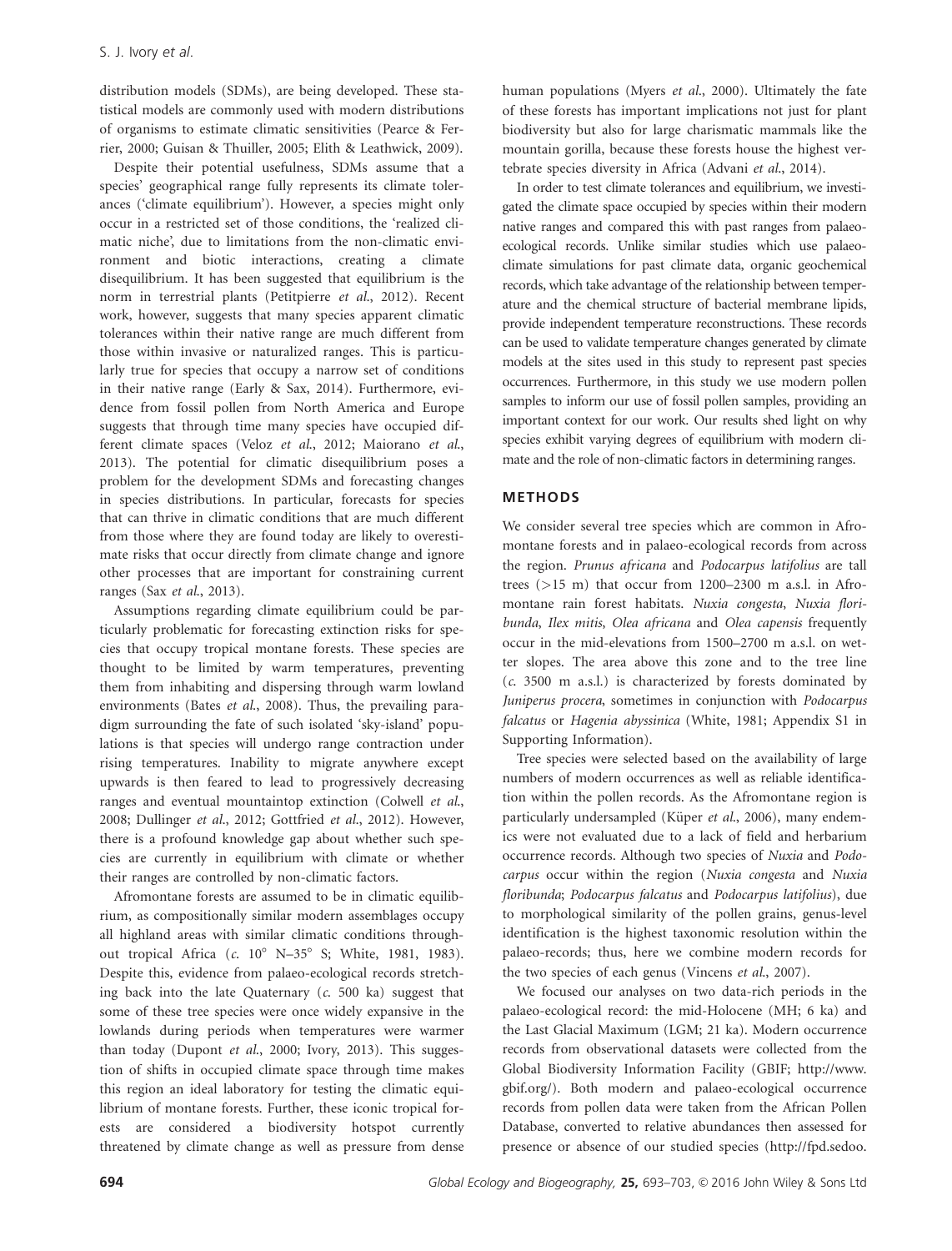[fr/fpd/;](http://fpd.sedoo.fr/fpd/) Vincens et al., 2007; Appendices S1 & S4). All occurrences were taken from both data sources for all of sub-Saharan Africa, which is the background region for this study. All occurrences were quality controlled for georeferencing errors, and only observations occurring within the modern climate period (1950–2000) were kept. As some species used in this analysis have long pollen dispersal distances (>100 km), we used studies of pollen transport to set a threshold value of abundance that indicates the presence of a species within area defined by the grid used for our climate data [c. 18 km; Podocarpus spp. (>5%), Juniperus spp. ( $>1\%$ ), Olea spp. ( $>1\%$ ); Vincens, 1982; Vincens et al., 2006].

All climate data from the present day (1950–2000) and NCAR CCSM4 (Gent et al., 2011) model output for the MH and LGM were taken from the WorldClim database and validated against palaeo-climate records ([http://www.worldclim.](http://www.worldclim.org) [org](http://www.worldclim.org); Hijmans et al., 2005; Appendix S1). All climate data were bioclimatic variables downscaled to a 10 arcmin grid. Data from 30 weather stations in the area were used to verify the downscaled gridded climate data. Residuals of station measurements from the gridded climate data were all within one standard deviation of the station time series for the period 1950–2000. We selected four climatic variables for this study: mean annual temperature, mean annual precipitation, diurnal temperature range and rainfall seasonality. The selection of these variables was based on a principal components analysis (PCA) to best characterize climatic gradients across the Afromontane region as well as the documented sensitivity of some species (Appendix S1; Hedberg, 1969; White, 1981; Hamilton & Taylor, 1992). In this PCA, the first three principal components (PCs) explained 65% of the variance in climate within the Afromontane region. Mean annual precipitation  $(-0.25)$  and mean annual temperature  $(0.3)$ loaded most strongly on the first PC, rainfall seasonality  $(-0.3)$  loaded most strongly on the second PC and diurnal temperature  $(-0.5)$  loaded most strongly on the third PC.

We calculated expansion from the modern to the past of the realized climatic niche over time in order to evaluate species equilibrium with modern climate. High climatic niche expansion means that a species occupied climatic conditions in the past that it does not currently occupy, suggesting that the species is not in equilibrium with modern climate. Niche expansion was calculated using a kernel smoother method developed by Broennimann et al. (2012) and used for evaluation of native to naturalized range shifts by Petitpierre et al. (2012) and Early & Sax (2014). This method calibrates a PCA of the total pooled climate space for the entire study area across all time periods being compared. Based on the first two components of the PCA, a 100 cell  $\times$  100 cell gridded climate space is created to represent all climatic conditions over the periods being compared. Species densities are then projected for each cell on the gridded climate space using a kernel density function. Niche expansion from the modern to the past is then equal to the proportion of the density of palaeo-distribution which falls outside the grid

cells occupied by the modern distribution. We compared the modern with MH and modern with LGM occurrences separately, then compared the modern occurrences with occurrences in both palaeo-periods combined. Values of expansion can range from zero (indicating that climate conditions in the past are identical to or are a subset of the climate space occupied today) to 100 (no overlap of the climate occupied by the past and modern distributions).

In order to verify how representative of species ranges past pollen data are, we used the niche expansion method to check whether modern pollen data represent species current geographical distributions (Appendices S1 & S5). We calculated expansion between modern pollen data and modern GBIF data. This is necessary validation step, as pollen may be transported over long distances. Modern pollen and GBIF data give very similar values, suggesting that together these data represent species actual distributions well; however, climate space based on GBIF data is bigger than that based on pollen data for all studied species, suggesting that the pollen record is conservative with respect to GBIF.

Additionally, in order to see if climate space occupied in the past is available but unoccupied today, we created SDMs that estimate all potentially suitable areas, i.e. the potential range. This approach allowed us to evaluate how much estimates of species modern potential geographical ranges are influenced by addition of the palaeo-ecological data. We initially constructed SDMs using all regression and machine learning algorithms in BIOMOD2 in R (Thuiller et al., 2009). However, results using the generalized linear model algorithm (GLM) minimized the occurrence of false presences, creating the most reliable models for all species. Thus only SDMs based on GLMs will be presented in this paper. SDMs for each species were created based on two different datasets: (1) the modern distributions alone, and (2) the pooled modern and palaeo-distributions. Due to the lack of true absences in this dataset, pseudo-absences were selected to define background climate. This was conducted by random selection of points (eight times the number of presences for each species) from within a geographical region defined by a 400-km radius around modern presences. These parameters were selected to define the background area following tests where the number of pseudo-absences and geographical extent were varied (from one to ten for number of pseudoabsences and from 50 to 800 km for the radius for geographical extent). The parameters selected maximized predictive ability and correct assessment of presences and absences from the area under the receiver operating curve (AUC) statistic. We employed k-fold cross-validation, in which the occurrence data were split into training and testing datasets three times (70:30% split). The final model used all occurrence data but was compared with the three training models. If the evaluation statistics for the final model (AUC, sensitivity, specificity) were within 10% of the evaluation statistic calculated for the testing dataset, the evaluation statistics used with the testing dataset were considered to be representative of the final model. We calculated the sensitivity of each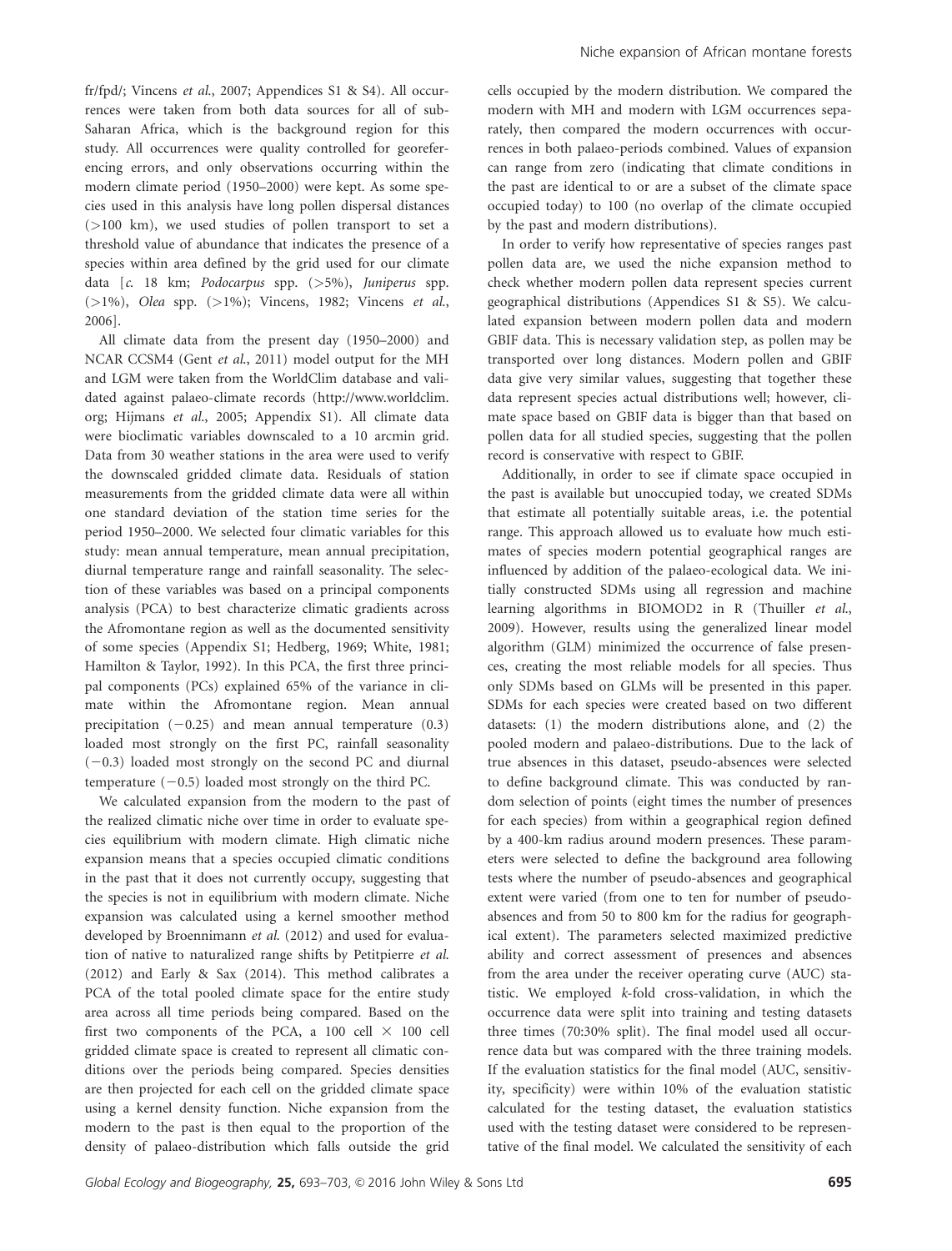Table 1 Niche expansion of mid-Holocene (MH) to modern, Last Glacial Maximum (LGM) to modern, and all pooled palaeo-ecological data (All palaeo-data) to modern as a percentage of palaeo-ecological record outside of modern climate.

|                    | MН   | LGM | All palaeo-data |
|--------------------|------|-----|-----------------|
| Hagenia abyssinica | 1.2  | 18  | 6.6             |
| Ilex mitis         | 0.26 | NA  | 5               |
| Juniperus procera  | 11   | 4.8 | 16              |
| Nuxia spp.         | 10   | 23  | 18              |
| Olea africana      | 20   | 20  | 22              |
| Olea capensis      | 19   | 28  | 21              |
| Podocarpus spp.    | 20   | 29  | 24              |
| Prunus africana    | 12   | NА  | 12              |

NA indicates insufficient records to perform analysis.

species to each climate variable using a randomization technique in which a series of GLMs is run for each species leaving out one climate variable at a time to quantify sensitivity of the models to that variable. The sensitivity to a specific variable is then the reciprocal of the AUC when that variable is not included  $(1 - AUC)$ . Further description of sample preparation and analysis can be found in Appendix S1.

## RESULTS

Niche expansion was calculated by comparing the proportion of the occurrences in the palaeo-ecological record with modern occurrences. When species occurrences from both palaeo-periods are considered together and compared with the modern distribution, niche expansion ranges from 24% (Podocarpus spp.) to 5.0% (I. mitis), with a mean expansion across all species of 16% (Table 1). When MH occurrences are compared with modern occurrences, niche expansion ranges from 20% (Olea africana/Podocarpus spp.) to 0.26% (I. mitis), with a mean of 12% across all species. When LGM occurrences are compared with modern occurrences, niche expansion ranges from 29% (Podocarpus spp.) to 4.8% (J. procera), with a mean of 21%.

During training of the SDMs, species sensitivity to individual climate variables was determined via a leave-one-out randomization process (Table 2). These values range from 0 to 1, indicating no sensitivity and complete sensitivity, respectively. All species showed highest sensitivity to mean annual temperature. However, sensitivity ranges from 0.48 (O. africana) to 0.94 (J. procera).

The size of the potential range for each species was evaluated using 'modern only' occurrences and compared with pooled modern occurrences and occurrences in the palaeoecological record. The proportion of the increase in potential range size when the palaeo-ecological data are included was calculated (Table 3). This potential range increase under modern climate conditions varied greatly, with some species showing almost no increase (H. abyssinica, 1.1%) while

Table 2 Sensitivity of each species to climate variables used in species distribution models based on randomization.

|                    | <b>MAT</b> | Diurnal temp. | MAP   | Seasonality |
|--------------------|------------|---------------|-------|-------------|
| Hagenia abyssinica | 0.92       | 0.14          | 0.091 | 0.25        |
| Ilex mitis         | 0.84       | 0.15          | 0.21  | 0.076       |
| Juniperus procera  | 0.94       | 0.021         | 0.15  | 0.17        |
| Nuxia spp.         | 0.73       | 0.42          | 0.16  | 0.058       |
| Olea africana      | 0.53       | 0.25          | 0.15  | 0.29        |
| Olea capensis      | 0.61       | 0.49          | 0.054 | 0.17        |
| Podocarpus spp.    | 0.61       | 0.34          | 0.12  | 0.24        |
| Prunus africana    | 0.78       | 0.33          | 0.033 | 0.14        |

Higher values equal greater sensitivity.

MAT, mean annual temperature; Diurnal temp., diurnal temperature; MAP, mean annual precipitation; Seasonality, rainfall seasonality.

Table 3 Percentage potential range increase with inclusion of the palaeo-ecological data.

|                    | Range increase |
|--------------------|----------------|
| Hagenia abyssinica | 1.1            |
| Ilex mitis         | 1.4            |
| Juniperus procera  | 19             |
| Nuxia spp.         | 22             |
| Olea africana      | 20             |
| Olea capensis      | 52             |
| Podocarpus spp.    | 45             |
| Prunus africana    | 14             |
|                    |                |

others showed increases of potential range of up to 52% (O. capensis).

## **DISCUSSION**

#### Niche expansion and temperature sensitivity

Although it has been known for decades that widespread changes in the geographical distribution of Afromontane forest have occurred over the late Quaternary and Holocene, we show that most species also occupied widely different climatic space in the past than they do today (White, 1981; Hamilton & Taylor, 1992; Dupont et al., 2000; Ivory, 2013). In general, all eight species occur today in regions with relatively cool mean annual temperatures, low rainfall seasonality and moderate diurnal temperature variability, relative to the full range of climate conditions in sub-Saharan Africa (Figs 1 & 2). Despite the similarity between the modern climate space occupied by the eight species studied here, each species occupied at least some climate space in the past that differs from that today (Table 1). These trees exhibit some degree of climate disequilibrium in their modern native ranges, but there is considerable variation in the degree of niche expansion among species (Table 1). The large amount of expansion through time for species such as O. africana and Podocarpus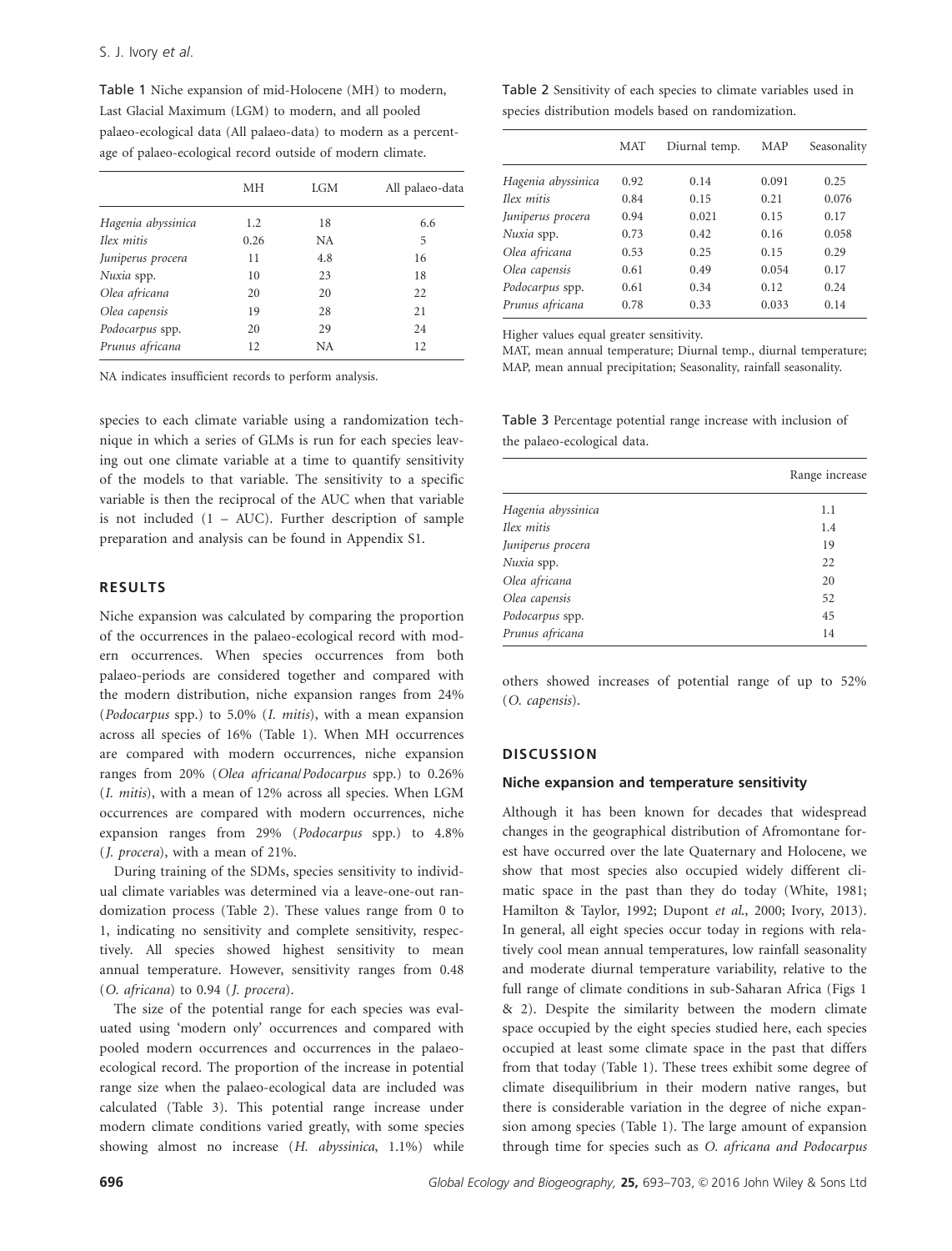

Figure 1 Climate space for all of sub-Saharan Africa (modern = light grey, mid-Holocene = medium grey, Last Glacial Maximum = dark grey). Dots on top of this climate space for the study region are the occurrences for each of the afromontane trees at modern (black), mid-Holocene (MH - grey), and Last Glacial Maximum (LGM - white) for important environmental variables used in this analysis.

spp. implies that the climatic niches of some Afromontane trees may be much broader than previously thought.

Climate models have increased in accuracy over the last decade, and many climate variables have been shown to be quite accurate, in particular mean annual temperature. Despite great improvement, some of the variability in climate space observed using palaeo-climatic simulations may result from model error. However, we have confidence in our results, for two reasons. First, CCSM4 has been used in other similar studies evaluating climate space through time (Veloz et al., 2012) and has been found to reproduce major climatic features with some fidelity, in particular surface air temperature, which is the most sensitive variable for all species. Second, palaeo-climate reconstructions based on organic geochemical proxies were used to evaluate the palaeo-climate simulations (Appendix S1). Although only reconstructions for mean annual temperature and mean annual precipitation were available, the simulated variables from CCSM4 fell within error of the reconstructions for most sites, in particular for the LGM where much of the evidence for increased niche expansion occurs. The uncertainty of the palaeotemperature reconstructions is about  $\pm 2$  °C and combines error from instrumental precision as well as calibration error (Loomis et al., 2012). We found that model-simulated LGM temperatures were within instrumental and calibration error of the temperature reconstructions from palaeo-climate data for sites in the highlands and lowlands. For the MH, modelsimulated temperatures were within error for lower-elevation sites, but frequently underestimated temperatures by  $1-3$  °C above 1000 m a.s.l. Underestimation of MH temperatures means that species distributions will underestimate the temperatures occupied in that period, and niche expansion values will be minimum values.

Additionally, as the number of modern records used in this analysis is greater than the number of palaeo-records, this suggests that palaeo-distributions may be undersampled (Appendix S4). In fact, there is a marginally significant positive correlation between the number of palaeo-samples and the amount of niche expansion (MH,  $R^2 = 0.47$ ,  $P = 0.058$ ; LGM,  $R^2 = 0.51$ ,  $P = 0.10$ ; Appendix S3). This implies that our estimates of niche expansion are conservative, and that further sampling of the palaeo-ecological record would be likely to indicate even greater disequilibrium.

Our data show that temperature sensitivity is not equal among Afromontane trees. Interestingly, temperature sensitivity varies even among tree species that form wellestablished communities. For example, upper montane forest stands are often co-dominated by J. procera, H. abyssinca and P. falcatus (Hamilton, 1975; Bussmann, 2006). Yet Podocarpus spp. appear to be much less sensitive to mean annual temperature and more sensitive to diurnal temperature variability and rainfall seasonality than the other taxa (Table 2). This could imply that the community structure and composition of many forests with dominant species of varying sensitivities are probably not fixed. This is supported by the palaeoecological records which show individualistic responses of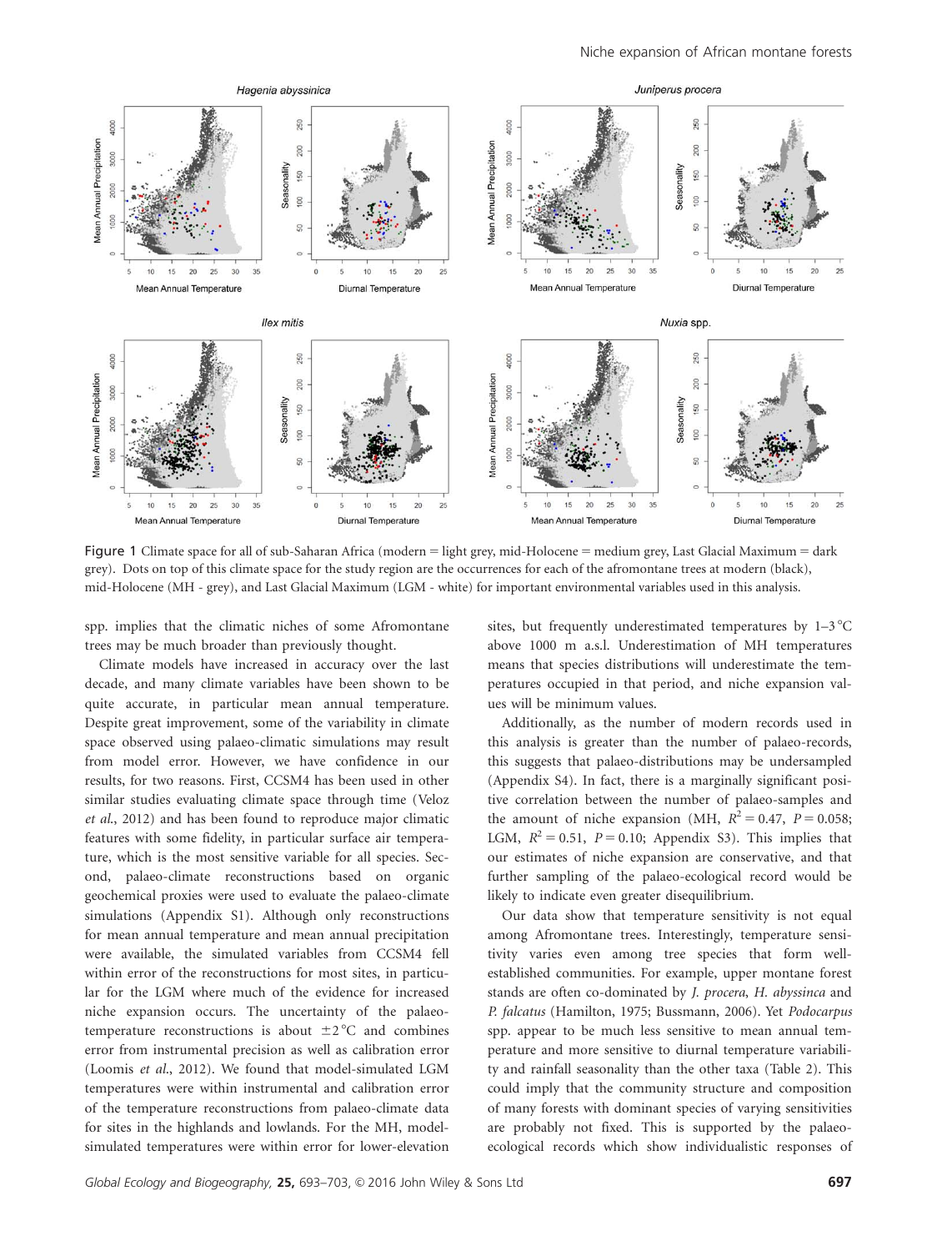

Figure 2 Climate space for all of sub-Saharan Africa (modern = light grey, mid-Holocene = medium grey, Last Glacial Maximum = dark grey). Dots on top of this climate space for the study region are the occurrences for each of the afromontane trees at modern (black), mid-Holocene (MH - grey), and Last Glacial Maximum (LGM - white) for important environmental variables used in this analysis.

species to climate, for example large expansions of Podocarpus into the lowlands prior to 100 ka, and therefore changing species associations through time (Dupont et al., 2000; Ivory, 2013).

The high degree of climatic disequilibrium in Afromontane trees is quite remarkable, as it has generally been assumed that the regional homogeneity of these communities indicates equilibrium (White, 1981, 1983; Hamilton and Taylor, 1992). As species show strong co-occurrence patterns, it is assumed that the dominant forest tree species share similar climatic tolerances, in particular a high sensitivity to temperature (Hedberg, 1969; White, 1981). In fact, the assumption of high temperature sensitivity was thought to be supported by palaeo-ecological records, which frequently showed largescale Afromontane expansion in cooler conditions during the LGM followed by a retreat to high elevations as temperatures warmed in the late Pleistocene (Coetzee, 1964; Livingstone, 1975; van Zinderen Bakker, 1978; Hamilton, 1981). This led many to the conclusion that these trees are restricted to discontinuous sky islands when the world was warm. In contrast, our results show that even during the LGM, many Afromontane trees occupied areas warmer than where they are found today (Figs 1 & 2).

Additionally, the few palaeo-ecological records of vegetation biogeography that extend beyond the LGM support our results. Pollen analyses of marine cores offshore from West and East Africa, as well as a sediment core from Lake Malawi, show repeated large-scale Afromontane expansion into the lowlands during the late Pleistocene (Dupont et al., 2000, 2011; Ivory, 2013). These data indicate that during the Last Interglacial (130–115 ka), when temperatures were at least as warm as today, lowland forests consisted of very different species from today (Cohen et al., 2007; Scholz et al., 2007; Beuning et al., 2011). For example, Podocarpus spp. and Olea spp. were then common in the lowlands but today are restricted to cool mountains. This is concordant with our findings that these two species are not in equilibrium with modern climate.

Finally, our results suggest that greater temperature sensitivity leads to greater climatic niche conservatism through time. There were significant negative correlations between species mean annual temperature sensitivity and niche expansion in the MH, LGM and both palaeo-periods combined (MH,  $R^2 = 0.6933$ ,  $P = 0.011$ ; LGM,  $R^2 = 0.5405$ ,  $P = 0.091$ ; combined,  $R^2 = 0.6374$ ,  $P = 0.015$ ; Fig. 3). The slopes of these correlations are not significantly different  $(t = 0.58, P = 0.57)$ , and this relationship is the same for the MH and LGM, suggesting that it is not an artefact of solely a warmer or cooler global climate.

Our results suggests that although not all montane taxa are temperature sensitive, those that are will be less likely to cope with warming temperatures and more likely show a retreat of their lower range limits upslope. As this relationship is robust across all time periods studied, it may provide a useful tool for assessing the quality of SDMs when no independent data exist to test them. Also, it provides a hypothesis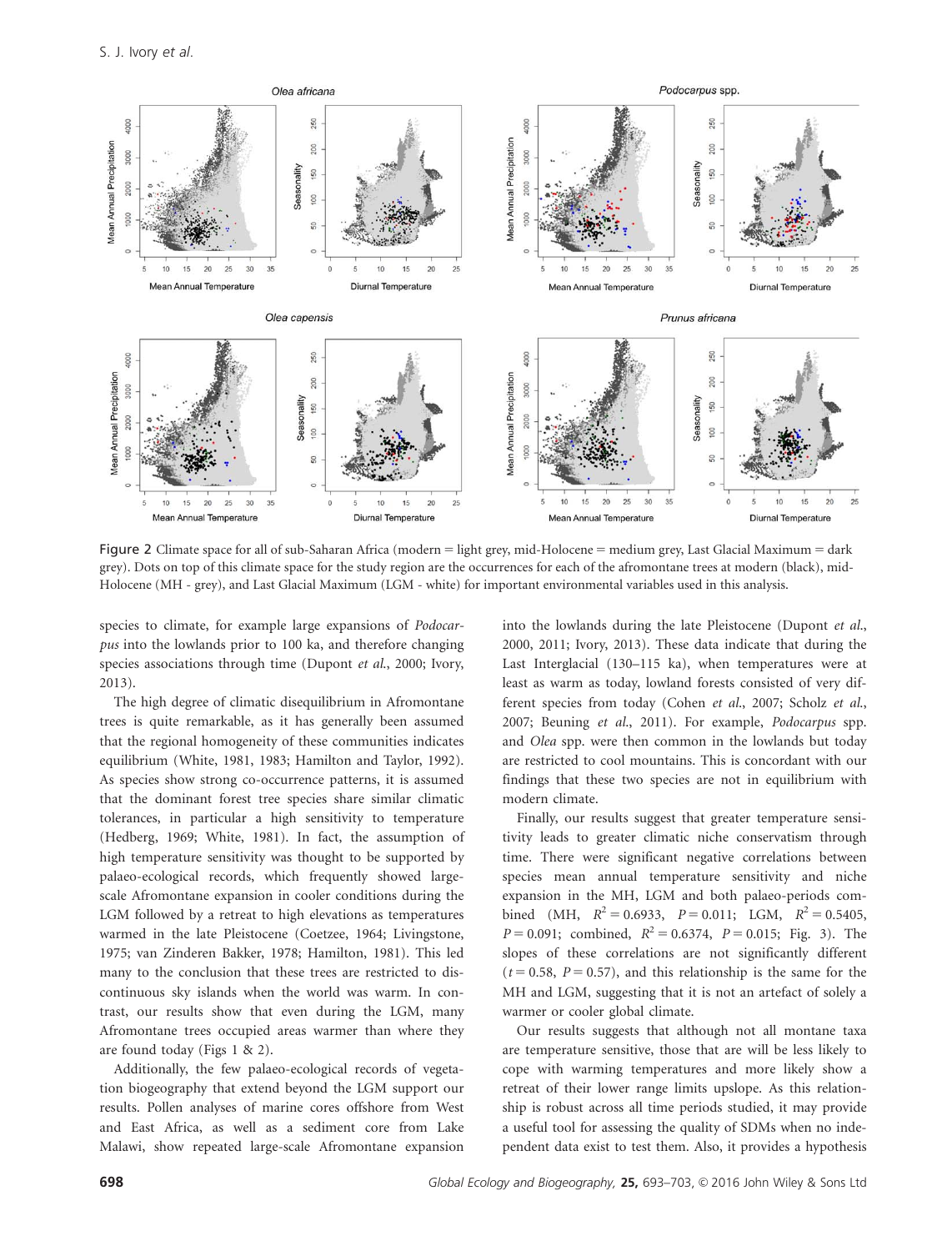

Figure 3 Correlation of sensitivity of afromontane trees to mean annual temperature (from Table 2) with respect to niche expansion (from Table 1). This was conducted comparing mid-Holocene (MH) to modern in light grey squares, Last Glacial Maximum to modern in dark grey triangles, and by pooling all paleoecological data compared to modern in black diamonds. Linear regression formulas are pictured to the side of each line with R2 for correlation of two variables.

that could be tested for generality in other biogeographical regions to evaluate the true climatic tolerances of species which may be at risk in the future.

## Non-climatic limitations on the modern potential range

The inclusion of palaeo-ecological occurrences in SDMs increased the estimates of potential range of most species against those based solely on modern distributions. This suggests that many species have not only occupied much different geographical and climatic spaces through time but are currently geographically restricted by non-climatic factors. The magnitude of this mismatch varied strongly among species (Table 3; 0–52%). There is a significant positive correlation between the increase in potential range size and magnitude of past niche expansion ( $R^2 = 0.68$ ,  $P = 0.012$ ; Fig. 4). The negative relationship between niche expansion and temperature sensitivity suggests that the species whose current distributions are most limited by non-climatic factors are those that are least temperature sensitive.

Important non-climatic factors that limit these species distributions could include land use, dispersal barriers like complex topography and large inland lakes, and biotic interactions. Recent increases in historical land use in the lowlands may be particularly important. Our data indicate that Podocarpus spp., O. africana and O. capensis could occur today in many of the lowland areas of East Africa which are also the areas affected by land-use change. Forest conversion to agricultural lands as well as pressure for non-timber forest products are likely to be greatest on the lower slopes of the mountains where people live. Some work suggests that largescale conversion of natural lands may have begun as early as the mid-Holocene (4800 yr BP), whereas, other studies suggest that impacts on forest were highest less than 3000 yr BP following the introduction of Iron Age smelting due to pressure for charcoal harvesting (Hamilton et al., 1986; Mumbi et al., 2008; Hall et al., 2009). As our analysis focuses on periods that pre-date large-scale land use, human alteration of the landscape is a strong candidate for being one of the major non-climatic factors limiting species current geographical ranges.

#### Afromontane biogeography and conservation

The potential geographical ranges for less temperature sensitive species indicate continuous lowland corridors that are climatically suitable today for occupation of Afromontane taxa (Fig. 4). This region stretches for thousands of kilometres across the Afrotropics, yet is strikingly discontinuous (White, 1981, 1983; Hamilton & Taylor, 1992). Many have speculated that the founding of these populations, and in particular the high levels of endemism, is related to longterm climate stability in the highlands and expansion into the lowlands during relatively cold periods (Quaternary glacial periods; White, 1981, 1983; Hamilton & Taylor, 1992). Our results suggest that a cold climate dispersal pathway during glacial periods is not necessary, as climates similar to or warmer than today could allow for lowland dispersal. Although modern populations are currently separated by great distances, dispersal of populations in the lowlands may have occurred repeatedly over the last few hundred thousand years, including as recently as 6 ka.

It is clear from palaeo-ecological studies throughout the world that some past climates no longer exist today, leading to no-analogue species assemblages (Williams et al., 2001; Williams & Jackson, 2007). This phenomenon has been observed in North America and Europe during the late Pleistocene but has rarely been evaluated in Africa (Veloz et al., 2012; Maiorano et al., 2013). Although, species with the highest expansion did seem to occupy some past climate spaces that don't exist today, the majority of occurrences observed in the palaeoecological record occur in climates that do exist today (Figs 1 & 2, Appendix S2). Thus no-analogue climates are not necessary for large disequilibrium over time. Additionally, the model simulations used here to represent past climate seem to indicate that very little no-analogue climate occurred in Africa over the time periods evaluated in this study (Figs 1 & 2). This suggests that although availability of novel climates results in some range shifts, other range-limiting factors must also be at play.

In contrast to the prevailing paradigm that these species are restricted to high elevations due to long-term climate stability and a high temperature sensitivity (Hedberg, 1969; White, 1981), our results instead suggest that even within communities, environmental sensitivity, particularly to temperature, is quite variable. For example, in the upper montane forest, stands co-dominated by J. procera, H. abyssinca and P. falcatus are common (Hamilton, 1975; Bussmann, 2006). However, despite the close modern association of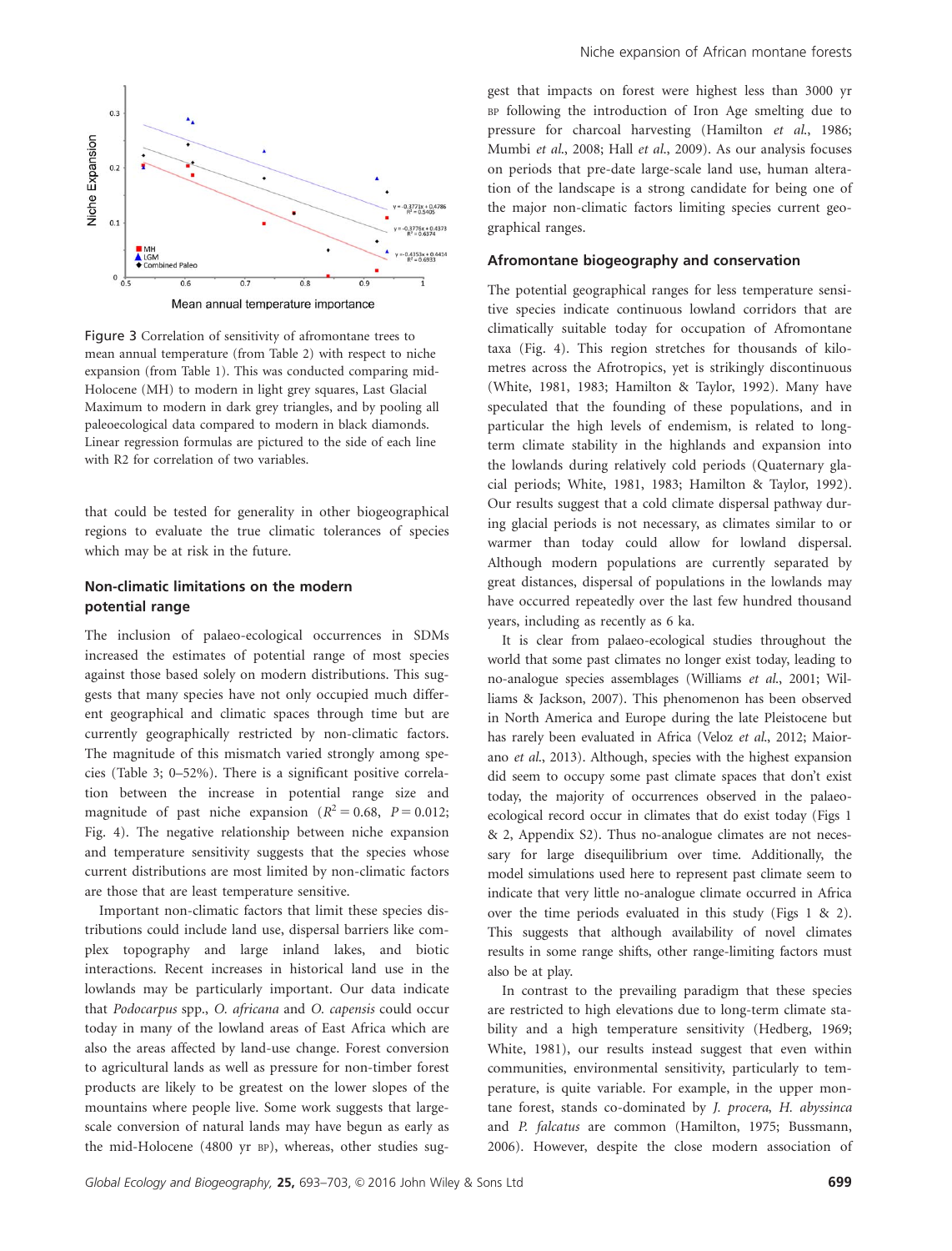

Figure 4 Potential range reconstructions under modern climate from species distribution models based on modern distribution alone (light grey) and based on their modern and paleo distributions combined (dark grey).

these species, Podocarpus spp. appear to be much less sensitive to mean annual temperature and more sensitive to diurnal temperature variability and rainfall seasonality (Table 2). This implies that forest community structure and composi-

tion are likely very recent and will not be conserved through time. Although conservation efforts within the native range of Afromontane forest have the potential for success in the face of rising temperatures, this will vary from species to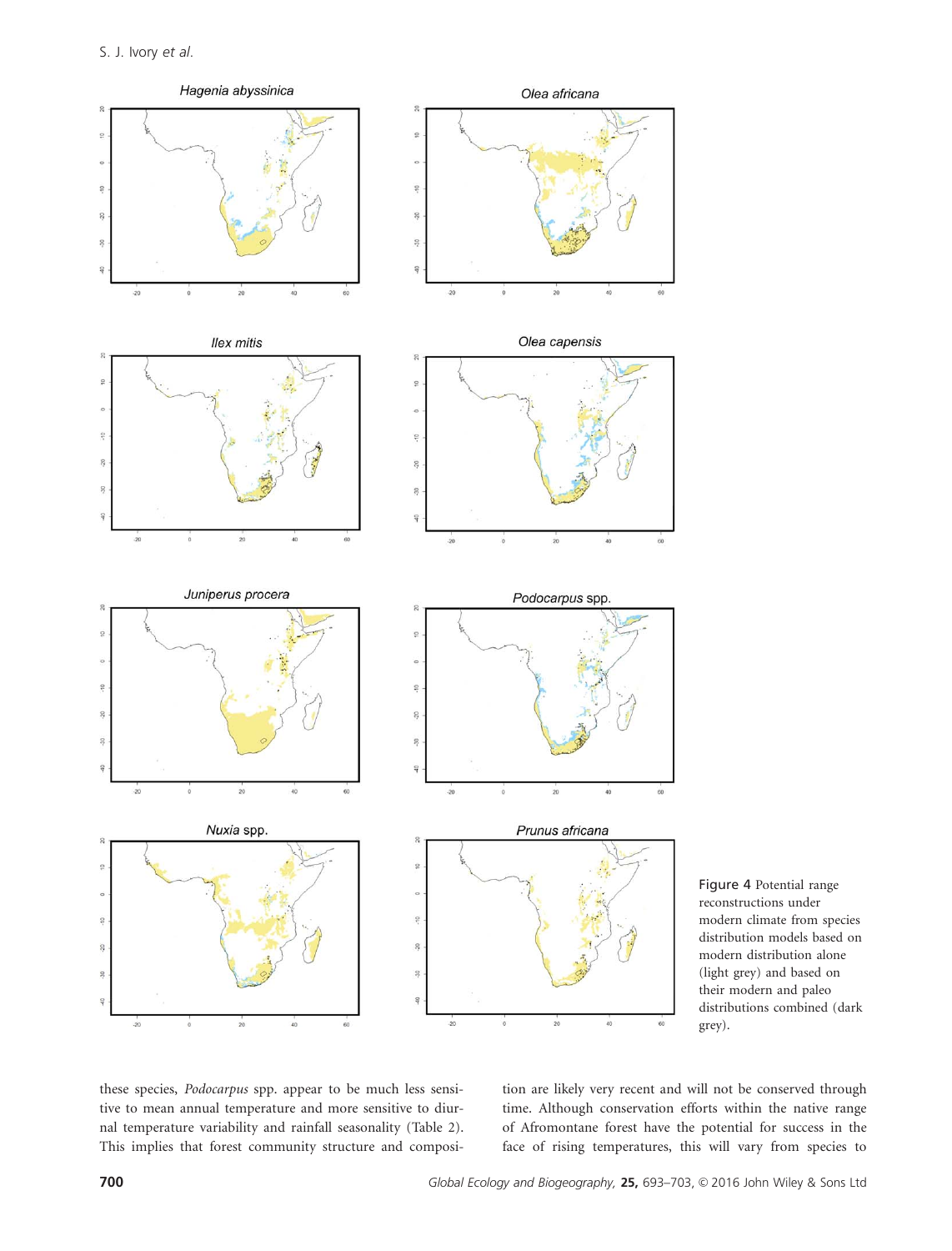species. Furthermore, conservation at the landscape scale of community composition and ecosystem function in these regions may not be realistic given evidence of differential tolerances to warm temperatures.

### **CONCLUSIONS**

We have shown that many important tree species that dominate communities in the tropical African highlands are not currently in climatic equilibrium. Furthermore, despite the long-standing paradigm that Afromontane forest species have similar high sensitivities to warm temperatures, many of these species are much less sensitive to temperature than previously thought. Based on evidence from the palaeo-ecological record of the suitable climate space for Afromontane trees, some of these species could currently occupy extensive continuous ranges within the lowlands based on climate alone.

The differences in the environmental sensitivity among species have important implications for the success of future conservation efforts. While certain species are very likely to respond to rising temperatures by moving upslope, less temperature-sensitive species are likely to be less threatened by increasing temperatures alone. This conclusion could be tempered, however, if strong local adaptation of populations existed in the past, in which case warm-adapted populations might have been lost following their disappearance from the lowlands. Further experimental work on the response of these species to environmental stress may be needed to fully understand this possibility. Furthermore, the most temperaturesensitive species we evaluated are important endemic taxa such as H. abysinica and Prunus africana. Compositional changes and loss of endemics within the forest are possible due to differences in temperature sensitivity unless we are greatly underestimating the true capacity of these species due to undersampling of the palaeo-ecological record. Further pollen analysis may indicate new areas that were available to important species in the past and allow us to better assess the effect of sample size on niche expansion in the past. Finally, although our results suggest that several Afromontane trees will not be directly negatively affected by climate warming, increasingly dense human populations may have a non-trivial effect on forest composition even within protected areas.

## ACKNOWLEDGEMENTS

Thanks to Maria Orbay-Cerrato for pollen processing in the lab and funding from the Voss Postdoctoral Fellowship Program at Brown University. We would also like to thank two anonymous referees for their kind comments and insights. This research was funded by the ERA-Net BiodivERsA, with the national funders Portugal, Germany, Sweden and France, part of the 2012 BiodivERsA call for research proposals.

## **REFERENCES**

Advani, NK, 2014. WWF Wildlife and Climate Change Series: Mountain gorilla. World Wildlife Fund, Washington, DC.

- Bates, B.-C., Kundzewicz, Z.-W., Wu, S. & Palutikof, J.-P. (eds) (2008) Climate change and water. Technical Paper of the Intergovernmental Panel on Climate Change. IPCC Secretariat, Geneva.
- Beuning, K.-R., Zimmerman, K.-A., Ivory, S.-J. & Cohen, A.- S. (2011) Vegetation response to glacial–interglacial climate variability near Lake Malawi in the southern African tropics. Palaeogeography, Palaeoclimatology, Palaeoecology, 303, 81–92.
- Broennimann, O., Fitzpatrick, M., Pearman, P., Petitpierre, B., Pellissier, L., Yoccoz, N., Thuiller, W., Fortin, M.-J., Randin, C., Zimmerman, N., Graham, C. & Guisan, A. (2012) Measuring ecological niche overlap from occurrence and spatial environmental data. Global Ecology and Biogeography, 21, 481–497.
- Bussmann, R.-W. (2006) Vegetation zonation and nomenclature of African mountains—an overview. Lyonia, 11, 41– 66.
- Coetzee, J. (1964) Evidence for a considerable depression of the vegetation belts during the Upper Pleistocene on the East African mountains. Nature, 204, 564–566.
- Cohen, A.-S., Stone, J.R., Beuning, K.R., Park, L.E., Reinthal, P.N., Dettman, D., Scholz, C.A., Johnson, T.C., King, J.W. & Talbot, M.R. (2007) Ecological consequences of early Late Pleistocene megadroughts in tropical Africa. Proceedings of the National Academy of Sciences USA, 104, 16422– 16427.
- Colwell, R.-K., Brehm, G., Cardelús, C.L., Gilman, A.C. & Longino, J.T. (2008) Global warming, elevational range shifts, and lowland biotic attrition in the wet tropics. Science, 322, 258–261.
- Dullinger, S., Gattringer, A., Thuiller, W. et al. (2012) Extinction debt of high-mountain plants under twenty-firstcentury climate change. Nature Climate Change, 2, 619– 622.
- Dupont, L.M., Jahns, S., Marret, F. & Ning, S. (2000) Vegetation change in equatorial West Africa: time-slices for the last 150 ka. Palaeogeography, Palaeoclimatology, Palaeoecology, 155, 95–122.
- Dupont, L., Caley, T., Kim, J.-H., Castañeda, I., Malaizé, B. & Giraudeau, J. (2011) Glacial-interglacial vegetation dynamics in south eastern Africa coupled to sea surface temperature variations in the Western Indian Ocean. Climates of the Past, 7, 1209–1224.
- Early, R. & Sax, D.-F. (2014) Climatic niche shifts between species' native and naturalized ranges raise concern for ecological forecasts during invasions and climate change. Global Ecology and Biogeography, 23, 1356–1365.
- Elith, J. & Leathwick, J.R. (2009) Species distribution models: ecological explanation and prediction across space and time. Annual Review of Ecology, Evolution, and Systematics, 40, 677–697.
- Gent, P.R., Danabasoglu, G., Donner, L.J., Holland, M.M., Hunke, E.C., Jayne, S.R., Lawrence, D.M., Neale, R.B., Rasch, P.J., Vertenstein, M., Worley, P.H., Yang, Z.-L. &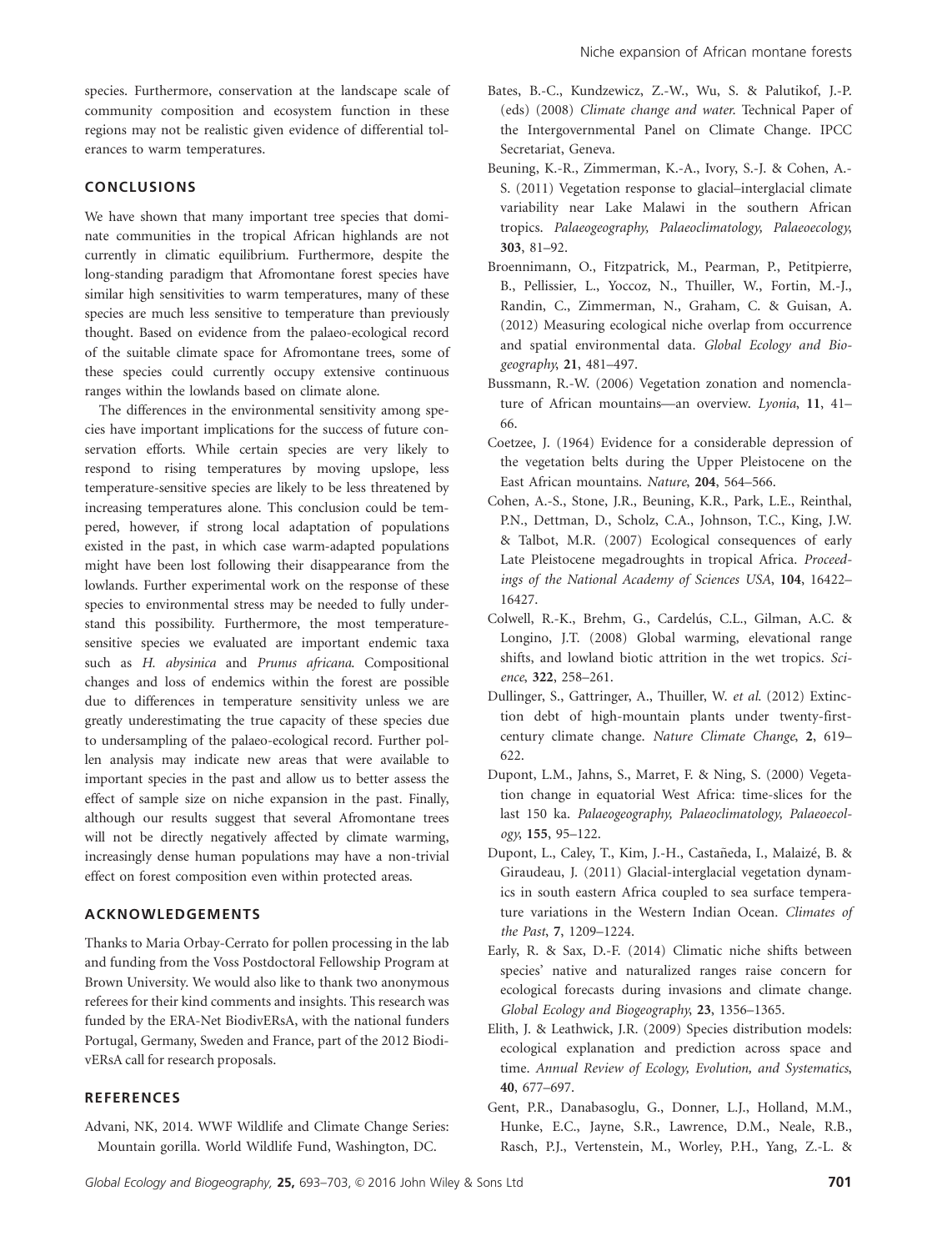Zhang, M. (2011) The Community Climate System Model version 4. Journal of Climate, 24, 4973–4991.

- Gottfried, M., Pauli, H., Futschik, A. et al. (2012) Continentwide response of mountain vegetation to climate change. Nature Climate Change, 2, 111–115.
- Guisan, A. & Thuiller, W. (2005) Predicting species distribution: offering more than simple habitat models. Ecology Letters, 8, 993–1009.
- Hall, J., Burgess, N.D., Lovett, J., Mbilinyi, B. & Gereau, R.E. (2009) Conservation implications of deforestation across an elevational gradient in the Eastern Arc Mountains, Tanzania. Biological Conservation, 142, 2510–2521.
- Hamilton, A.-C. (1975) A quantitative analysis of altitudinal zonation in Uganda forests. Vegetatio, 30, 99–106.
- Hamilton, A.-C. (1981) The Quaternary history of African forests: its relevance to conservation. African Journal of Ecology, 19, 1–6.
- Hamilton, A.-C. & Taylor, D. (1992) History of climate and forests in tropical Africa during the last 8 million years. Tropical forests and climate (ed. by N. Myers), pp. 65–78. Springer, Dordrecht.
- Hamilton, A., Taylor, D. & Vogel, J. (1986) Early forest clearance and environmental degradation in south-west Uganda. Nature, 320, 164–167.
- Hedberg, O. (1969) Evolution and speciation in a tropical high mountain flora. Biological Journal of the Linnean Society, 1, 135–148.
- Hijmans, R.-J., Cameron, S.E., Parra, J.L., Jones, P.G. & Jarvis, A. (2005) Very high resolution interpolated climate surfaces for global land areas. International Journal of Climatology, 25, 1965–1978.
- IPCC (2013) Climate Change 2013. The physical science basis. Contribution of Working Group I to the Fifth Assessment Report of the Intergovernmental Panel on Climate Change (ed. by T.F. Stocker, D. Qin, G.-K. Plattner, M. Tignor, S.K. Allen, J. Boschung, A. Nauels, Y. Xia, V. Bex and P.M. Midgley). Cambridge University Press, Cambridge, UK and New York, NY.
- Ivory, S. (2013) Vegetation and climate change in the African tropics for the last 500,000 years. PhD Thesis, University of Arizona, Tucson.
- Küper, W., Sommer, J.-H., Lovett, J.-C. & Barthlott, W. (2006) Deficiency in African plant distribution data – missing pieces of the puzzle. Botanical Journal of the Linnean Society, 150, 355–368.
- Livingstone, D. (1975) Late Quaternary climatic change in Africa. Annual Review of Ecology, Evolution, and Systematics, 6, 249–280.
- Loomis, S.-E., Russell, J.M., Ladd, B., Street-Perrott, F.A. & Damste, J.S.S. (2012) Calibration and application of the branched GDGT temperature proxy on East African lake sediments. Earth and Planetary Science Letters, 357, 277–288.
- Maiorano, L., Cheddadi, R., Zimmermann, N.E., Pellissier, L., Petitpierre, B., Pottier, J., Laborde, H., Hurdu, B.I., Pearman, P.B., Psomas, A., Singarayer, J.S., Broennimann, O., Vittoz, P., Dubuis, A., Edwards, M.E., Binney, H.A. &

Guisan, A. (2013) Building the niche through time: using 13,000 years of data to predict the effects of climate change on three tree species in Europe. Global Ecology and Biogeography, 22, 302–317.

- Mumbi, C., Marchant, R., Hooghiemstra, H. & Wooller, M. (2008) Late quaternary vegetation reconstruction from the eastern Arc mountains, Tanzania. Quaternary Research, 69, 326–341.
- Myers, N., Mittermeier, R.A., Mittermeier, C.G., da Fonseca, G.A.B. & Kent, J. (2000) Biodiversity hotspots for conservation priorities. Nature, 403, 853–858.
- Pearce, J. & Ferrier, S. (2000) Evaluating the predictive performance of habitat models developed using logistic regression. Ecological Modeling, 133, 225–245.
- Petitpierre, B., Kueffer, C., Broennimann, O., Randin, C., Daehler, C. & Guisan, A. (2012) Climatic niche shifts are rare among terrestrial plant invaders. Science, 335, 1344–1348.
- Sax, D.-F., Early, R. & Bellemare, J. (2013) Niche syndromes, species extinction risks, and management under climate change. Trends in Ecology and Evolution, 28, 517–523.
- Scholz, C.-A., Johnson, T.C., Cohen, A.S., King, J.W., Peck, J.A., Overpeck, J.T., Talbot, M.R., Brown, E.T., Kalindekafe, L. & Amoako, P.Y. (2007) East African megadroughts between 135 and 75 thousand years ago and bearing on early-modern human origins. Proceedings of the National Academy of Sciences USA, 104, 16416–16421.
- Thuiller, W., Lafourcade, B., Engler, R. & Araújo, M.B. (2009) BIOMOD–a platform for ensemble forecasting of species distributions. Ecography, 32, 369–373.
- Veloz, S.-D., Williams, J.W., Blois, J.L., He, F., Otto-Bliesner, B. & Liu, Z. (2012) No-analog climates and shifting realized niches during the late quaternary: implications for 21st-century predictions by species distribution models. Global Change Biology, 18, 1698–1713.
- Vincens, A. (1982) Palynologie, environnements actuels et Plio-Pleistocenes a l'est du lac Turkana (Kenya). PhD Thesis, Faculte des Sciences de Luminy, Université d'Aix-Marseille.
- Vincens, A., Bremond, L., Brewer, S., Buchet, G. & Dussouillez, P. (2006) Modern pollen-based biome reconstructions in East Africa expanded to southern Tanzania. Review of Palaeobotany and Palynology, 140, 187–212.
- Vincens, A., Lézine, A.-M., Buchet, G., Lewden, D. & Le Thomas, A. (2007) African pollen database inventory of tree and shrub pollen types. Review of Palaeobotany and Palynology, 145, 135–141.
- White, F. (1981) The history of the Afromontane archipelago and the scientific need for its conservation. African Journal of Ecology, 19, 33–54.
- White, F. (1983) The vegetation of Africa. A descriptive memoir to accompany the Unesco/AETFAT/UNSO vegetation map of Africa. Unesco, Paris.
- Williams, J.-W. & Jackson, S.-T. (2007) Novel climates, noanalog communities, and ecological surprises. Frontiers Ecology and the Environment, 5, 475–482.